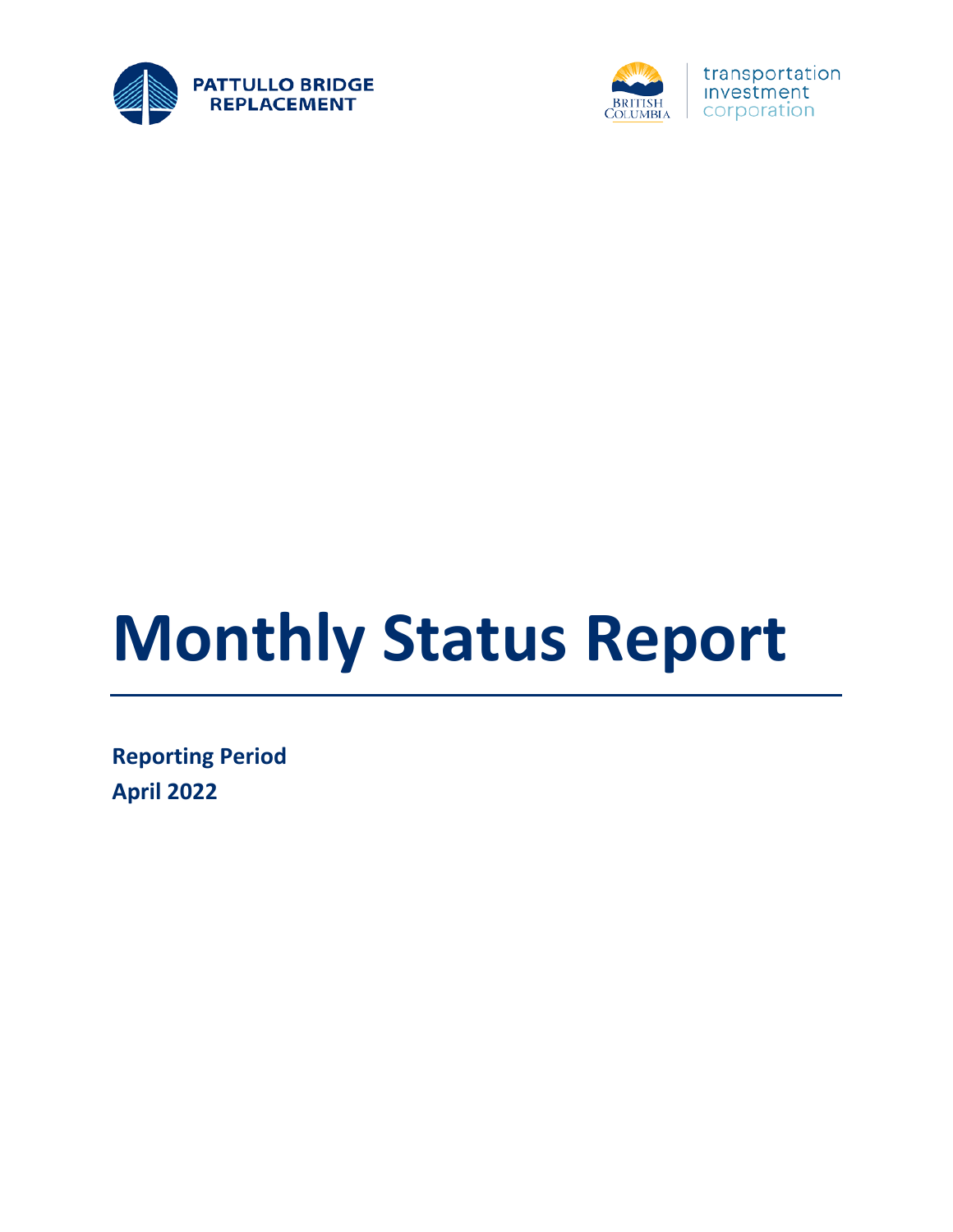#### **1. Introduction**

#### **1.1 Project Overview**

The Pattullo Bridge is a key connection between the communities of Surrey and New Westminster.

The new toll-free four-lane bridge will provide important improvements for everyone using the bridge, including people who are driving, cycling, or walking, as well as communities on either side of the bridge.

The new bridge will provide:

- A safer crossing for all bridge users with modern, wider lanes, separated by a centre median barrier
- Dedicated walking and cycling lanes, separated from traffic by a barrier on both sides of the bridge
- Better connections to, from and near the bridge

The new bridge is scheduled to open in 2024. The existing bridge will remain in use until the new bridge is open to traffic. Once the new bridge is open, the existing bridge will be removed.

Additional information and updates about the Project can be found on the Project's website [https://www.pattullobridgereplacement.ca.](https://www.pattullobridgereplacement.ca/)

#### **1.2 Project Delivery**

Transportation Investment Corporation, a provincial Crown corporation, is delivering and overseeing this \$1.377 billion Project. The Project is being delivered under B.C.'s Community Benefits Agreement and the Project workforce is being provided by B.C. Infrastructure Benefits Inc.

The Fraser Crossing Project Corporation (Contractor) has been selected to design and build the new bridge. The Province will own and maintain the new bridge when complete.

The Project represents a significant investment in multi-modal transportation mobility improvements and supports provincial and regional strategies, environmental objectives, and the economic development of transportation services in the region.

#### **1.3 Project Goals**

Measure specific data to confirm the following Project goals and objectives are being met in accordance with the Project's **Performance Measurement Plan:**

- 1. Provide a **structurally sound bridge crossing** to maintain a critical local and regional connection;
- 2. **Improve safety for all users** with modern lane widths, road curvature, centre median barrier and separated pedestrian and cycling lanes; and
- 3. **Improve connectivity, reliability and modal choice** while supporting environmental objectives.

The Project represents a significant investment in multi-modal transportation mobility improvements and supports provincial and regional strategies, environmental objectives, and the economic development of transportation services in the region.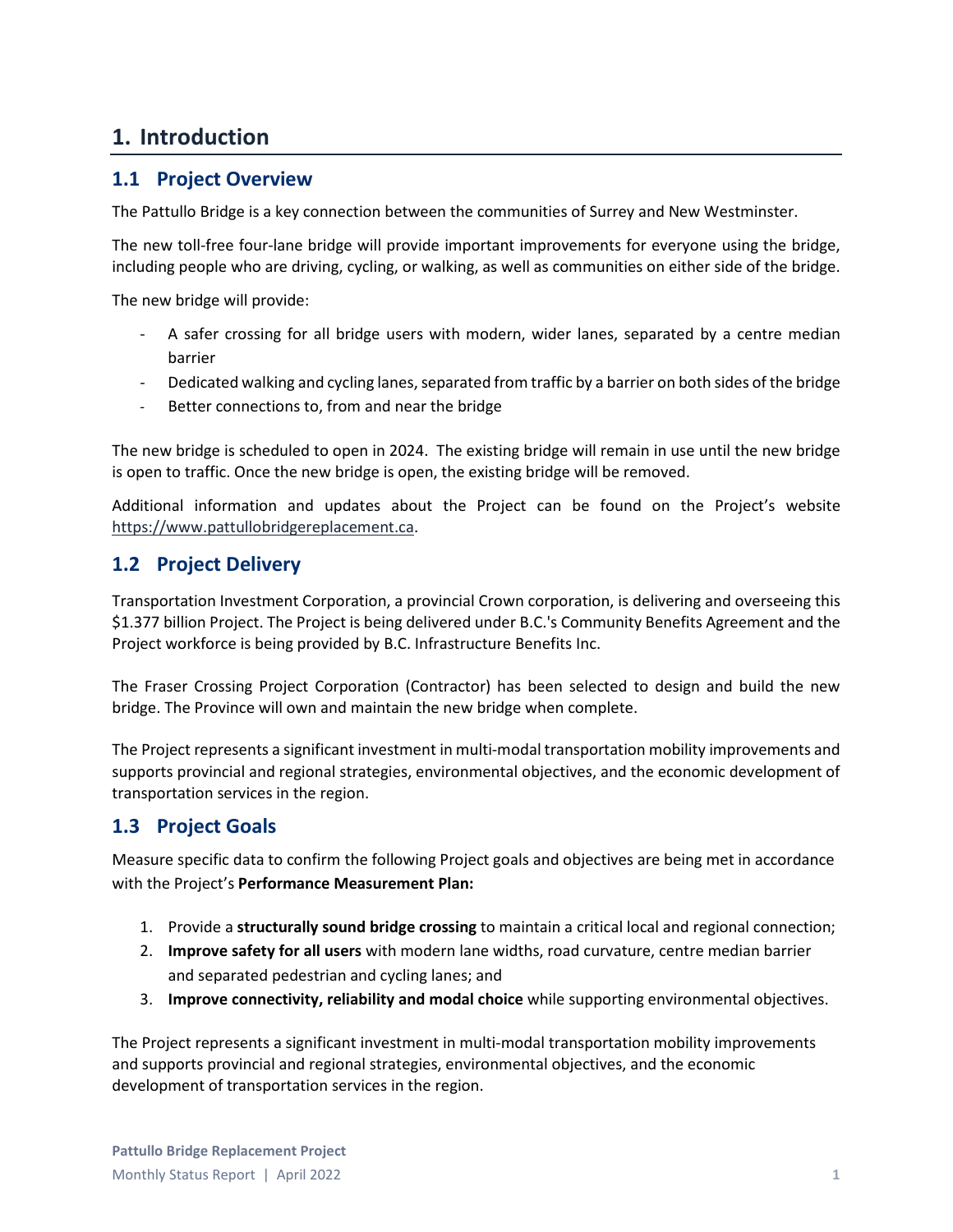# **2. Project Update**

# **2.1 Project Dashboard**

|                         |                                          | <b>Objectives</b>                                                                                                                                                  | <b>Project Status</b>        | <b>Comments</b>                                                                                                                                                                                                                                                                                                                                                                                                                                                                                                            |
|-------------------------|------------------------------------------|--------------------------------------------------------------------------------------------------------------------------------------------------------------------|------------------------------|----------------------------------------------------------------------------------------------------------------------------------------------------------------------------------------------------------------------------------------------------------------------------------------------------------------------------------------------------------------------------------------------------------------------------------------------------------------------------------------------------------------------------|
|                         | <b>Scope</b>                             | Project delivered within the<br>approved scope.                                                                                                                    |                              | The Project includes a new four-lane bridge, improved connections to, from<br>and near the bridge and dedicated walking and cycling lanes and is on track<br>to be delivered within the approved scope.                                                                                                                                                                                                                                                                                                                    |
|                         | <b>Schedule</b>                          | Project delivered within the<br>approved schedule.                                                                                                                 | $\blacksquare$               | Schedule related risks and issues are being monitored, particularly in relation<br>to regulatory authorizations required for in-river works and on-site<br>investigative work.                                                                                                                                                                                                                                                                                                                                             |
|                         | <b>Budget</b>                            | Project delivered within the<br>approved budget of \$1.377<br>billion.                                                                                             |                              | Project spending for the month of April 2022 was \$21 million.<br>Total Project spending to date is \$493 million; the Project is forecast to be<br>delivered within budget.                                                                                                                                                                                                                                                                                                                                               |
| <b>Project Delivery</b> | <b>Safety</b>                            | Ensure that Project work is<br>performed safely and in<br>compliance with all<br>applicable safety<br>regulations, and in<br>accordance with<br>government policy. |                              | The health and safety plan for the Project work is in place. The plan includes<br>specific COVID-19 protocols.<br>8 site safety inspections were conducted in the month.<br>No Lost Time Injuries (LTI) occurred in the month, however an incident that<br>occurred in March 2022 was determined to meet the criteria of an LTI.<br>Lost Time Injury Frequency Rate (LTIFR) for the Project is 1.1. The average<br>Injury Rate for Bridge, Overpass, or Viaduct Construction or Repair from<br>2020 is 1.1 per WorkSafeBC. |
|                         | <b>Quality</b>                           | Implement an effective<br><b>Quality Management</b><br>System.                                                                                                     |                              | Continued monitoring the Structural Steel fabrication, including steel<br>component testing.                                                                                                                                                                                                                                                                                                                                                                                                                               |
|                         | <b>Environmental</b>                     | Ensure our work is<br>performed in an<br>environmentally responsible<br>manner.                                                                                    | $\overline{\phantom{0}}$     | Three environmental site inspections were conducted in the month.                                                                                                                                                                                                                                                                                                                                                                                                                                                          |
|                         | <b>Archaeology</b>                       | Ensure the work is<br>performed in a manner that<br>meets the standards of the<br>Heritage Conservation Act.                                                       | $\qquad \qquad \blacksquare$ | Continued to advance the archaeological field program in collaboration with<br>Indigenous groups.<br>Archaeological investigations for all bridge pier foundation locations in<br>Surrey have been completed.                                                                                                                                                                                                                                                                                                              |
|                         | <b>Design and</b><br><b>Construction</b> | Provide design and technical<br>oversight, coordinate and<br>manage activities on site and<br>conduct compliance reviews.                                          | $\blacksquare$               | Installed rebar in preparation for additional concrete pile cap pour<br>progressed at Pier S1.<br>Work at on-land Piers S2, S3, S4, S5, S7, S8, N2, and N3 underway.<br>Preparation works underway for an additional hydraulic model test.                                                                                                                                                                                                                                                                                 |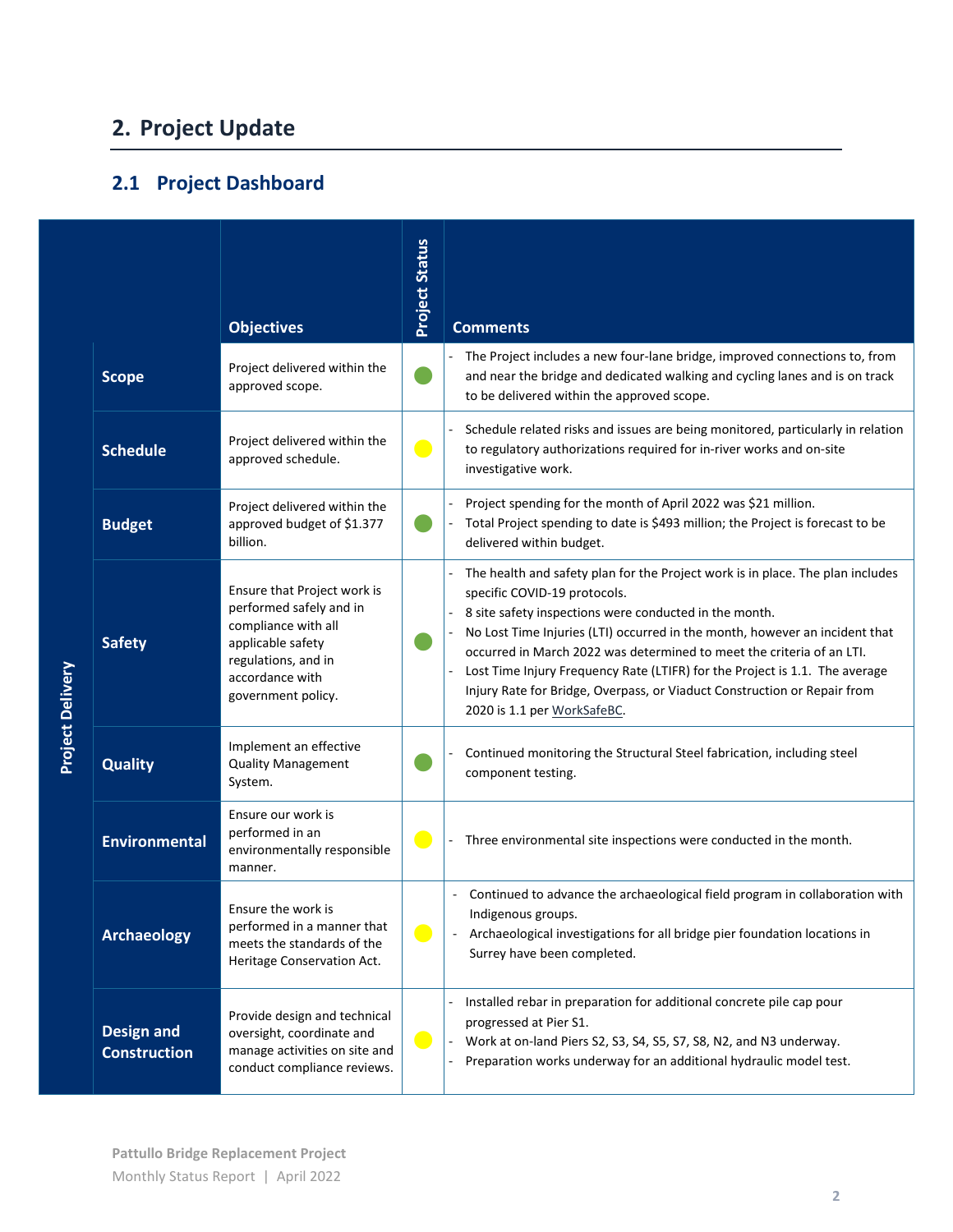|                       |                                                              | <b>Objectives</b>                                                                                                                              | <b>Project Status</b> | <b>Comments</b>                                                                                                                                                                                                                                            |
|-----------------------|--------------------------------------------------------------|------------------------------------------------------------------------------------------------------------------------------------------------|-----------------------|------------------------------------------------------------------------------------------------------------------------------------------------------------------------------------------------------------------------------------------------------------|
|                       | <b>Community</b><br><b>Benefits</b>                          | Work collaboratively with BC<br>Infrastructure Benefits Inc.<br>(BCIB) to successfully<br>implement the Community<br>Benefits Agreement (CBA). | $\bullet$             | Ongoing coordination and collaboration with BCIB to implement the CBA and<br>meet workforce requirements.                                                                                                                                                  |
|                       | Indigenous<br><b>Groups</b>                                  | Continue to build and<br>maintain a positive<br>collaborative working<br>relationship.                                                         | $\bullet$             | Project Team continues to engage with the Identified Indigenous Groups in<br>relation to Project permitting and opportunities.                                                                                                                             |
| Partners/Stakeholders | <b>Third Parties</b>                                         | Continue to build and<br>maintain positive<br>relationships and secure<br>agreements with Project<br>partners and other third<br>parties.      | $\bullet$             | Continued handover/transfer agreement discussions regarding the existing<br>bridge with TransLink.<br>Continued agreement discussions with TELUS and railway companies.                                                                                    |
|                       | <b>Public and</b><br><b>Stakeholder</b><br><b>Engagement</b> | Continue to build and<br>maintain positive<br>relationships with the<br>community and other<br>stakeholders.                                   |                       | Provided a Project update to the Victoria Hill & Ginger Drive Residents'<br>Association.<br>Continued meetings with the Woodlands Working Group to discuss the<br>development of interpretative panels at the site of the former Woodlands<br>Institution. |

| <b>Status</b> | <b>Description</b>                                                             |
|---------------|--------------------------------------------------------------------------------|
|               | Managing critical issues, negotiating resolution; action required immediately  |
|               | Managing some issues, negotiating resolution; action required in the near term |
|               | Stay the Course - no action required                                           |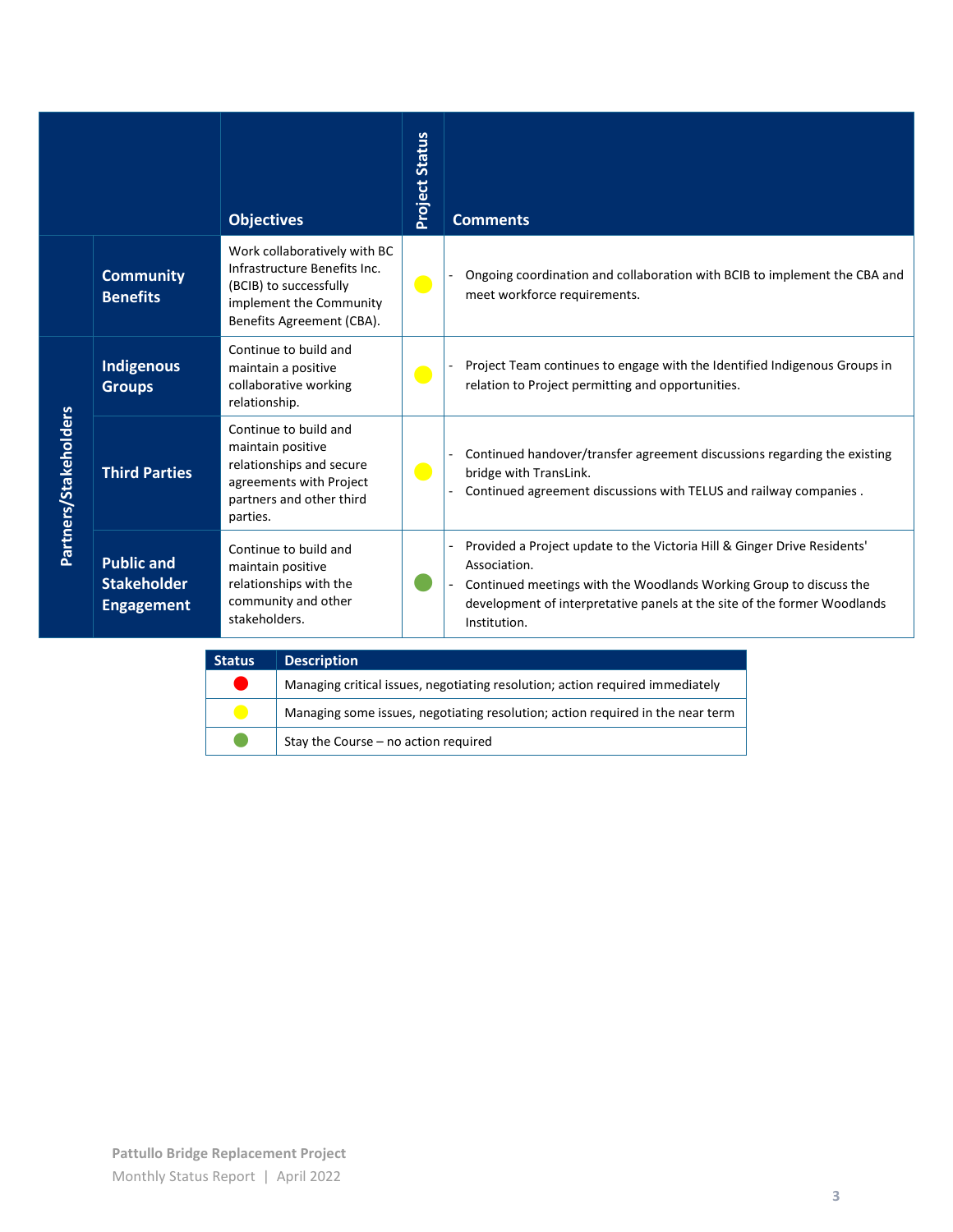# **3. Project Documents and Achievements to Date**

| <b>Project Planning</b><br>and Development | Completion of three phases of public consultation (2013-2016)<br>Executed Design-Build-Finance Agreement (February 2020)<br>Project Overview Report (May 2020)<br>Project Report (July 2020)                                                                                                                                                                                                                                                                                                                                                                                                                                                                                                                                                                                                       |
|--------------------------------------------|----------------------------------------------------------------------------------------------------------------------------------------------------------------------------------------------------------------------------------------------------------------------------------------------------------------------------------------------------------------------------------------------------------------------------------------------------------------------------------------------------------------------------------------------------------------------------------------------------------------------------------------------------------------------------------------------------------------------------------------------------------------------------------------------------|
| <b>Environmental</b>                       | EAO Environmental Assessment Certificate (EAC) (April 2019)<br>Port and Environmental Review (PER) Permit (May 2019)<br>Canadian Navigable Waters Act Approval (November 2020)<br>Water Sustainability Act (WSA) Change Approval (November 2020)<br>Water Sustainability Act Short Term Use Approval (December 2020)<br>Fisheries Act Authorization (February 2021)                                                                                                                                                                                                                                                                                                                                                                                                                                |
| <b>Community</b><br><b>Benefits</b>        | Community Benefits Agreement (July 2018)<br>BCIB Health and Safety Program (May 2019)<br>$\overline{\phantom{a}}$<br>BCIB-AIRCC Enabling Agreement Executed (May 2019)<br>$\overline{\phantom{a}}$<br>BCIB-Contractor Agreement Executed (February 2020)<br>$\overline{\phantom{a}}$<br>BCIB-Subcontractor Agreement Executed (February 2020)                                                                                                                                                                                                                                                                                                                                                                                                                                                      |
| <b>Third Parties</b>                       | CN Master Agreement (May 2019)<br>$\overline{\phantom{a}}$<br>City of Surrey Municipal Agreement (September 2019)<br>City of New Westminster Municipal Agreement (September 2019)<br>$\overline{\phantom{a}}$<br>Metro Vancouver Accommodation Agreement (December 2019)<br>Construction and land licenses acquired from Vancouver Fraser Port<br>$\overline{\phantom{a}}$<br>Authority (VFPA); VFPA demolition license finalized (December 2019)<br>CP Grade Separation Construction Agreement (January 2020)<br>Shaw Telecommunications Facilities Relocation Agreement (March 2020)<br>Zayo Telecommunications Facilities Relocation Agreement (March 2020)<br>CP Overpass Crossing and Maintenance Agreement (December 2020)<br>TransLink Consent Agreement for in-river works (December 2020) |
|                                            |                                                                                                                                                                                                                                                                                                                                                                                                                                                                                                                                                                                                                                                                                                                                                                                                    |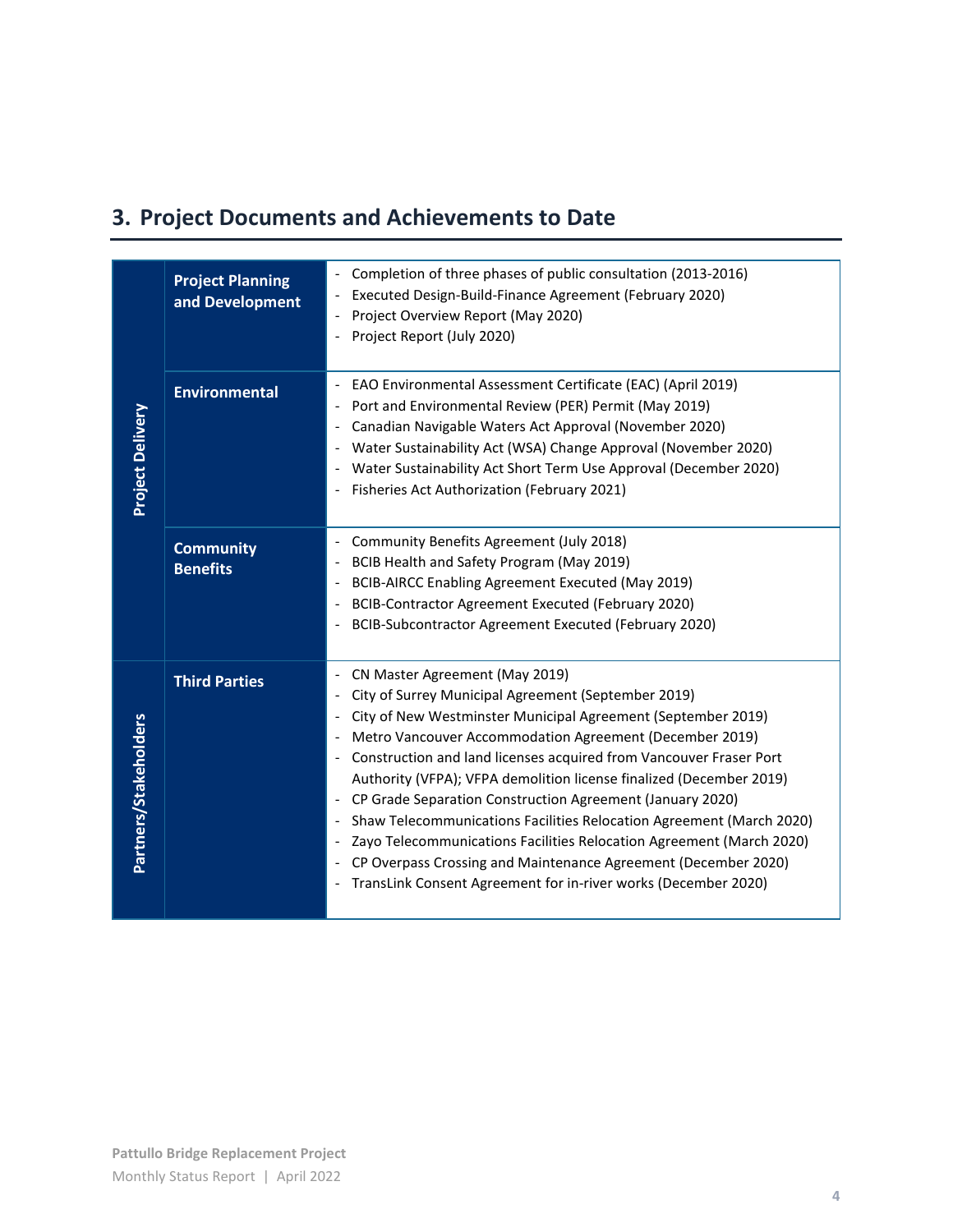# **4. Monthly Highlights and Three Month Lookahead**

## **4.1 Safety**

| Scope:                               | Establish Occupational Health and Safety (OH&S) Project delivery objectives and<br>$\overline{\phantom{a}}$<br>performance measures.<br>Manage Project OH&S activities.<br>Monitor relevant OH&S performance metrics.<br>$\overline{\phantom{a}}$<br>Ensure the Project complies with relevant WorkSafeBC regulations and government<br>$\overline{\phantom{a}}$<br>requirements.                                                                                                                            |
|--------------------------------------|--------------------------------------------------------------------------------------------------------------------------------------------------------------------------------------------------------------------------------------------------------------------------------------------------------------------------------------------------------------------------------------------------------------------------------------------------------------------------------------------------------------|
| <b>Monthly</b><br><b>Highlights:</b> | Continued to receive health and safety updates and incident reports from BCIB and the<br>$\overline{\phantom{0}}$<br>Contractor.<br>Sixteen incidents were documented in the health and safety log for the month. All the<br>$\overline{\phantom{a}}$<br>incidents were deemed minor, and none resulted in lost time due to injury. Lost Time<br>Injury Frequency Rate (LTIFR) for the Project is 1.1 which equals the WorkSafeBC average<br>of 1.1 for Bridge, Overpass, or Viaduct Construction or Repair. |
| <b>Three Month</b><br>Lookahead:     | Update Safe Work Plans and Safe Job Procedures as required.<br>$\blacksquare$<br>Deliver training on the Job Hazard Assessment and Risk Mitigation Plan for all Project Team<br>$\overline{\phantom{a}}$<br>members.<br>Conduct OH&S audits as and when required.                                                                                                                                                                                                                                            |

#### **4.2 Quality**

| Scope:                               | Establish quality management Project objectives and performance measures.<br>$\overline{\phantom{a}}$<br>Manage Project quality management activities.<br>Monitor relevant quality management performance metrics.                                                                                                                                                                                                                                        |
|--------------------------------------|-----------------------------------------------------------------------------------------------------------------------------------------------------------------------------------------------------------------------------------------------------------------------------------------------------------------------------------------------------------------------------------------------------------------------------------------------------------|
| <b>Monthly</b><br><b>Highlights:</b> | Continued structural steel fabrication activities, including auditing and steel testing.<br>-<br>Fifteen new Non-Compliance Reports (NCR) were generated in the month, all related to<br>$\overline{\phantom{a}}$<br>process and procedure. The established Project Quality Control programs continue to<br>review testing results and identify any steel and structural component fabrication<br>contractual non-compliances for remediation/resolution. |
| <b>Three Month</b><br>Lookahead:     | Continue steel fabrication quality monitoring, and surveillance auditing and initiate<br>inspections as required.<br>Ongoing review of the contractor's Inspection and Test Plans.<br>Ongoing review of quality-related submittals.                                                                                                                                                                                                                       |

#### **4.3 Environmental**

| Scope: | Manage follow-up and compliance actions required under the Environmental Assessment |
|--------|-------------------------------------------------------------------------------------|
|        | Certificate (EAC) and the Port and Environmental Review (PER) permit.               |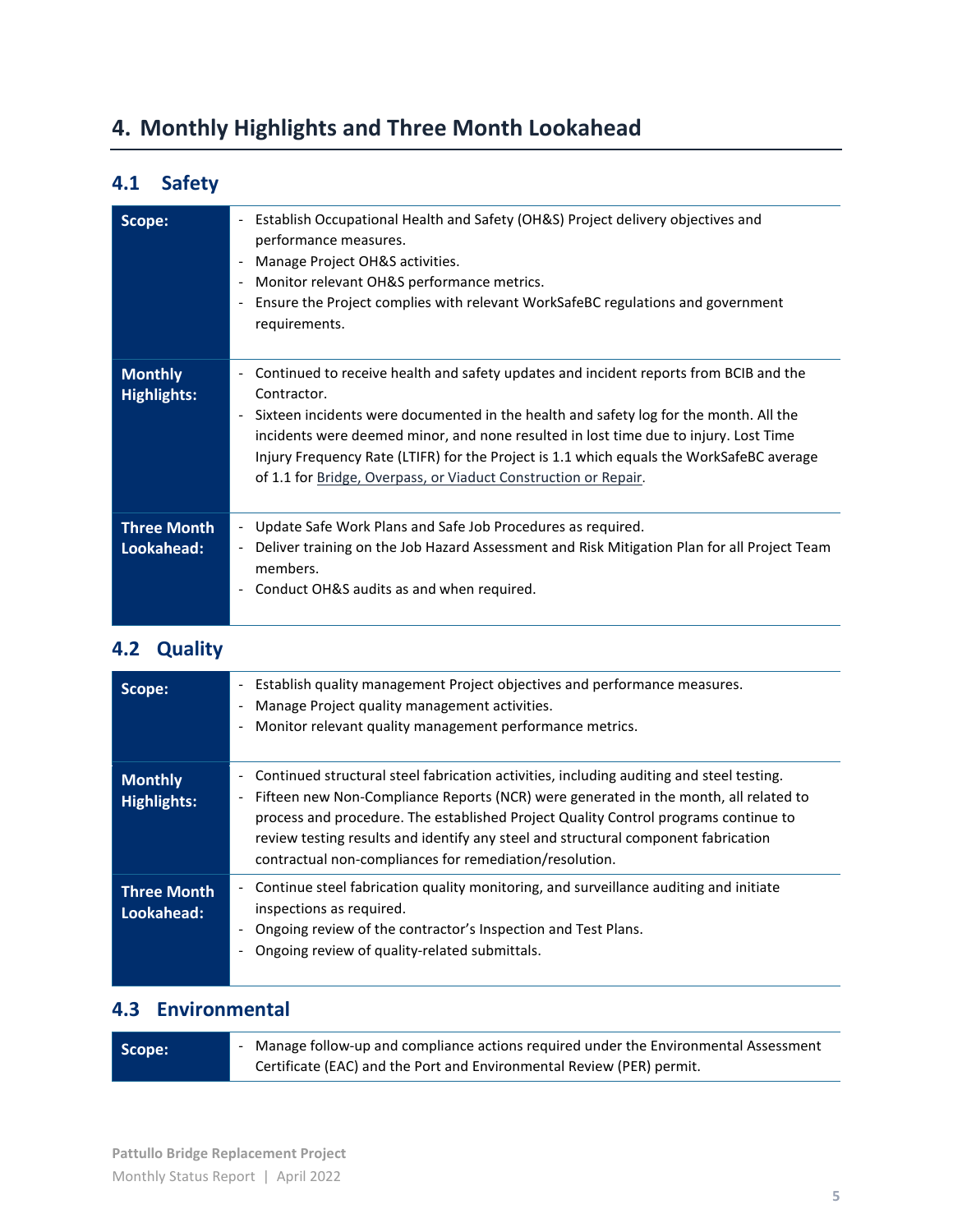|                                      | Liaise with regulators on matters related to EAC and PER permit conditions and<br>commitments made through the environmental assessment process.<br>Oversee outstanding environmental permits and associated environmental studies,<br>$\overline{\phantom{a}}$<br>monitoring, and compliance processes.<br>Support the Technical Heritage Committee and archaeology investigation program.                                                                                                                                                                                                                                                                                                                                                |
|--------------------------------------|--------------------------------------------------------------------------------------------------------------------------------------------------------------------------------------------------------------------------------------------------------------------------------------------------------------------------------------------------------------------------------------------------------------------------------------------------------------------------------------------------------------------------------------------------------------------------------------------------------------------------------------------------------------------------------------------------------------------------------------------|
| <b>Monthly</b><br><b>Highlights:</b> | Conversations between the Contractor, Province and environmental regulators on Project<br>environmental requirements have continued in the month.<br>Discussions between the Contractor, VFPA, EAO and the Province on the Independent<br>Environmental Monitor progressed and are nearing completion.<br>Sixteen Environmental Incident Reports were issued in April. Majority of the incidents<br>$\overline{\phantom{a}}$<br>were in relation to small/minor on land spills of hazardous substances which were<br>contained and remediated quickly and safely. There was one incident of potentially<br>contaminated water spilling into the Fraser River. Immediate clean up and testing for<br>potential contamination was conducted. |
| <b>Three Month</b><br>Lookahead:     | Continue to liaise with regulators on follow-up actions and commitments arising from the<br>$\overline{\phantom{0}}$<br>required Project permits and approvals.<br>Continue working with the Contractor and third-party experts to prepare for upcoming<br>underwater noise during in-river works.                                                                                                                                                                                                                                                                                                                                                                                                                                         |

## **4.4 Archaeology**

| Scope:                           | Managing, directing, and undertaking all archaeological work, including Archaeology<br>$\overline{\phantom{a}}$<br>Impact Assessment (AIA), Systematic Data Recovery (SDR), and archaeological monitoring.<br>Support the Technical Heritage Committee and archaeology investigation program.<br>Responding to chance archaeological or heritage finds. |
|----------------------------------|---------------------------------------------------------------------------------------------------------------------------------------------------------------------------------------------------------------------------------------------------------------------------------------------------------------------------------------------------------|
| <b>Monthly</b><br>Highlights:    | Completed archaeological investigations for all bridge pier foundation locations in Surrey.<br>$\overline{\phantom{a}}$<br>Continued additional archaeological material screening at the Tannery Road work site.<br>$\overline{\phantom{a}}$                                                                                                            |
| <b>Three Month</b><br>Lookahead: | Continue archaeological monitoring and archaeological investigations.<br>Continue to liaise with regulators on follow-up actions and commitments from required<br>$\overline{\phantom{a}}$<br>Project permits and approvals.                                                                                                                            |

## **4.5 Design and Construction**

| Scope: | - Travel demand forecasting, traffic operations modelling, traffic data collection, and other<br>related engineering services in support of the Project. |
|--------|----------------------------------------------------------------------------------------------------------------------------------------------------------|
|        | - Review the final bridge design including roadways, associated structures, drainage, and<br>utilities.                                                  |
|        | - Compliance reviews during construction.                                                                                                                |
|        | - Provide oversight of Contractor on-site activities throughout the Project's lifecycle.                                                                 |
|        | Management of the Project's schedule, scope, and progress.<br>$\overline{\phantom{a}}$                                                                   |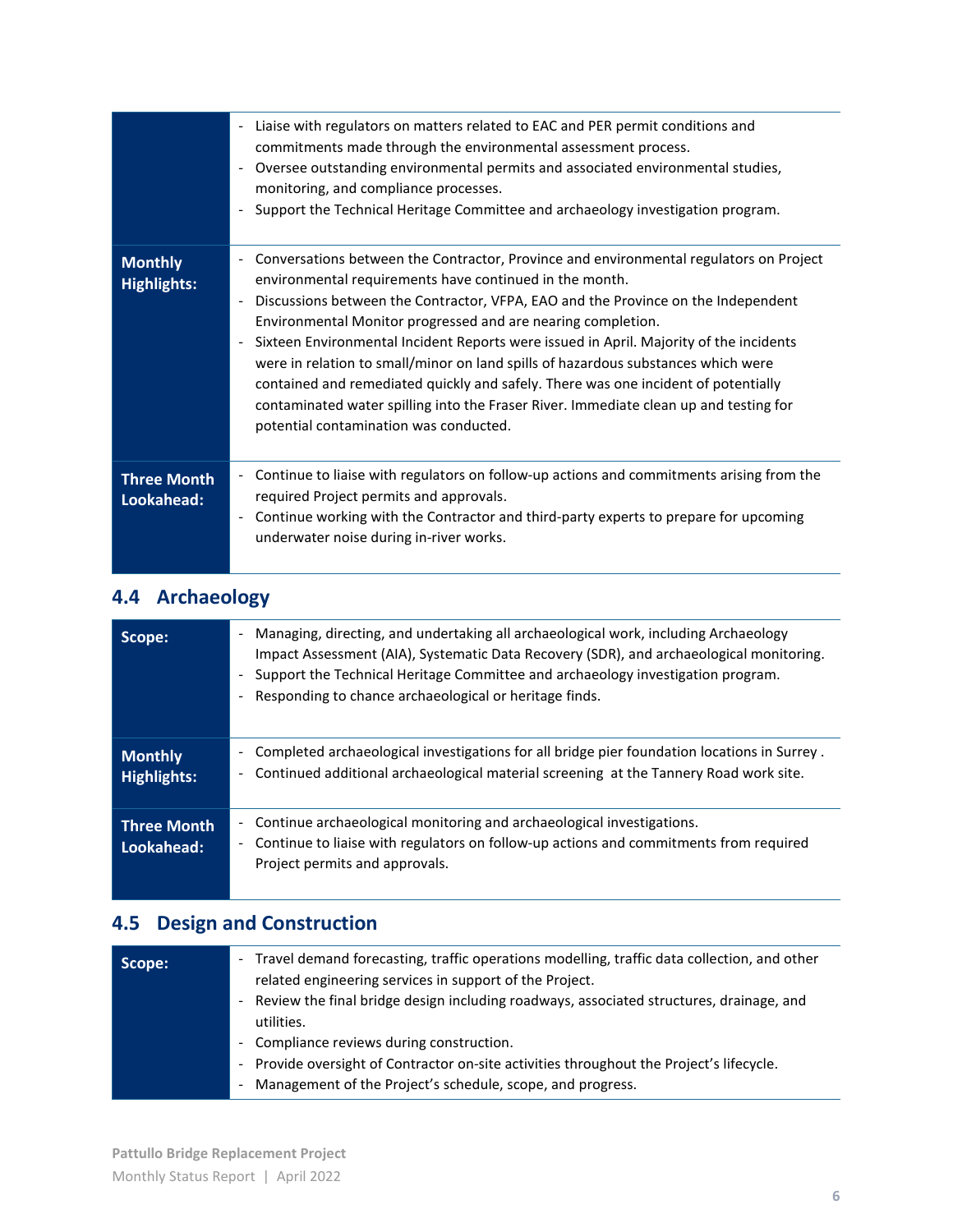| <b>Monthly</b><br><b>Highlights:</b> | Continued Project team continued to review design submissions including a thermal<br>control plan for the new bridge and multiple geotechnical reports.<br>Continued preparations for an additional hydraulic model test.<br>Continued discussions regarding proposed ground improvements and additional scour<br>protection in the Project area.<br>Completed pile cap installation at in-river Pier S1 and work has begun on the tower leg.<br>Work continued on-land at Piers S2, S3, S4, S5, S7, S8, N2, and N3.<br>Continued daily site monitoring and reporting. |
|--------------------------------------|------------------------------------------------------------------------------------------------------------------------------------------------------------------------------------------------------------------------------------------------------------------------------------------------------------------------------------------------------------------------------------------------------------------------------------------------------------------------------------------------------------------------------------------------------------------------|
| <b>Three Month</b><br>Lookahead:     | Complete monthly riverbed monitoring surveys.<br>Complete additional physical hydraulic model test runs as required.<br>Complete in-river pilling.<br>Continue work at Pier locations in both Surrey and New Westminster, BC.                                                                                                                                                                                                                                                                                                                                          |

# **4.6 Indigenous Groups**

| Scope:                               | Consultation and engagement with the Identified Indigenous Groups (IIGs) as set out in the<br>$\overline{\phantom{a}}$<br>EAC.<br>Engagement with Indigenous groups on Project opportunities and benefits including<br>project benefit agreements and contracting opportunities.                                                                                                              |
|--------------------------------------|-----------------------------------------------------------------------------------------------------------------------------------------------------------------------------------------------------------------------------------------------------------------------------------------------------------------------------------------------------------------------------------------------|
| <b>Monthly</b><br><b>Highlights:</b> | Two Technical Heritage Committee (THC) meetings were held in April with Indigenous<br>Groups.<br>9 out of 10 project agreements signed with IIGs.<br>$\overline{\phantom{a}}$<br>Indigenous Art and Cultural Recognition (IACR) art and artist selection for specific areas of<br>the new bridge has been completed. Art and artist selection for additional IACR<br>opportunities continued. |
| <b>Three Month</b><br>Lookahead:     | Continue meetings with the THC.<br>Continue meetings with the Indigenous Marine Users Group.<br>Continue to facilitate meetings between Indigenous groups and the Project.<br>Progress IACR opportunities including finalizing the art and artist selection.                                                                                                                                  |

### **4.7 Third Parties**

| Scope: | Engage with Municipalities (City of New Westminster and City of Surrey) for the Project<br>$\frac{1}{2}$<br>implementation phase.<br><b>Municipal Agreements.</b><br>$\overline{\phantom{0}}$<br>- Railway Construction and Crossing Agreements.<br>Utility Agreements.<br>$\overline{\phantom{0}}$<br>- TransLink Agreement. |
|--------|-------------------------------------------------------------------------------------------------------------------------------------------------------------------------------------------------------------------------------------------------------------------------------------------------------------------------------|
|--------|-------------------------------------------------------------------------------------------------------------------------------------------------------------------------------------------------------------------------------------------------------------------------------------------------------------------------------|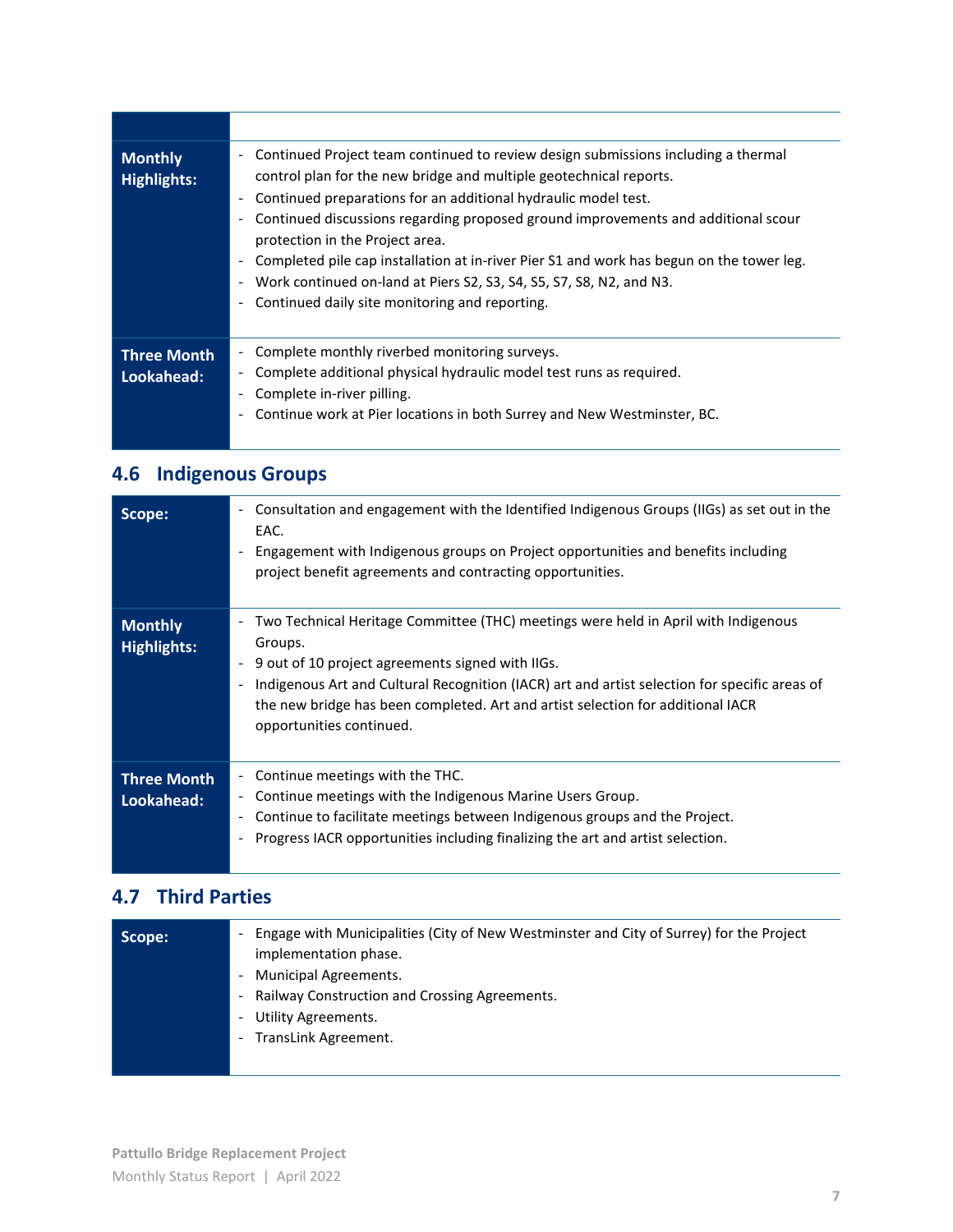| <b>Monthly</b><br><b>Highlights:</b> | Continued meeting weekly with City of Surrey and City of New Westminster.<br>$\overline{\phantom{a}}$<br>Coordinated comments from the municipalities back to the Contractor on specific aspects<br>$\overline{\phantom{a}}$<br>of the Project's design including those on urban integration, traffic management, utility<br>design, roadway alignments, and roadway guide signs.<br>Continued agreement discussions with TELUS and railway companies.<br>$\overline{\phantom{0}}$<br>Handover/transfer agreement discussions regarding the existing bridge with TransLink and<br>$\overline{\phantom{a}}$<br>the Province continued. |
|--------------------------------------|---------------------------------------------------------------------------------------------------------------------------------------------------------------------------------------------------------------------------------------------------------------------------------------------------------------------------------------------------------------------------------------------------------------------------------------------------------------------------------------------------------------------------------------------------------------------------------------------------------------------------------------|
| <b>Three Month</b><br>Lookahead:     | Continue to engage with municipalities on the Project's design.<br>$\frac{1}{2}$<br>Continue to work with railways, TELUS and TransLink to finalize agreements.<br>$\sim$<br>Continue coordination with FortisBC regarding the Pattullo Gas Line Replacement.<br>$\overline{\phantom{a}}$                                                                                                                                                                                                                                                                                                                                             |

# **4.8 Public and Stakeholder Engagement**

| Scope:                               | Manage ongoing public and stakeholder communications and engagement.                                                                                                                                                                                                                                                                                                                                                                                                                                                                                                                                                                                                                                                                                                                                                                                                                                                                                                                                                         |
|--------------------------------------|------------------------------------------------------------------------------------------------------------------------------------------------------------------------------------------------------------------------------------------------------------------------------------------------------------------------------------------------------------------------------------------------------------------------------------------------------------------------------------------------------------------------------------------------------------------------------------------------------------------------------------------------------------------------------------------------------------------------------------------------------------------------------------------------------------------------------------------------------------------------------------------------------------------------------------------------------------------------------------------------------------------------------|
| <b>Monthly</b><br><b>Highlights:</b> | Provided a Project update presentation to the Victoria Hill & Ginger Drive Residents'<br>Association.<br>Continued meeting with the Woodlands Working Group to determine the form and<br>$\overline{\phantom{a}}$<br>content for interpretative panels which will be featured in the site of the former<br>Woodlands institution at the McBride Boulevard-East Columbia Street intersection in<br>New Westminster.<br>Continued to provide communication updates regarding site activity work including<br>notification distribution to residents, business and stakeholders. Notifications are being<br>posted to website, emailed to local resident and business associations, and sent to the<br>email subscription list.<br>Continued to engage with stakeholders on the Project's design.<br>$\overline{\phantom{a}}$<br>Provided responses and updates regarding planned construction activities, including<br>$\overline{\phantom{a}}$<br>planned road closures, and the Project's design to interested stakeholders. |
| <b>Three Month</b><br>Lookahead:     | Continue engagement with key stakeholders in New Westminster and Surrey regarding<br>$\overline{\phantom{a}}$<br>Project designs and construction plans, including with resident groups, HUB Cycling and<br>the Walkers' Caucus.<br>Ongoing management of Project communications, including incident response, enquiry<br>response, Project information sheets and construction notices.<br>Continue to provide project construction activity information via social media platforms.                                                                                                                                                                                                                                                                                                                                                                                                                                                                                                                                        |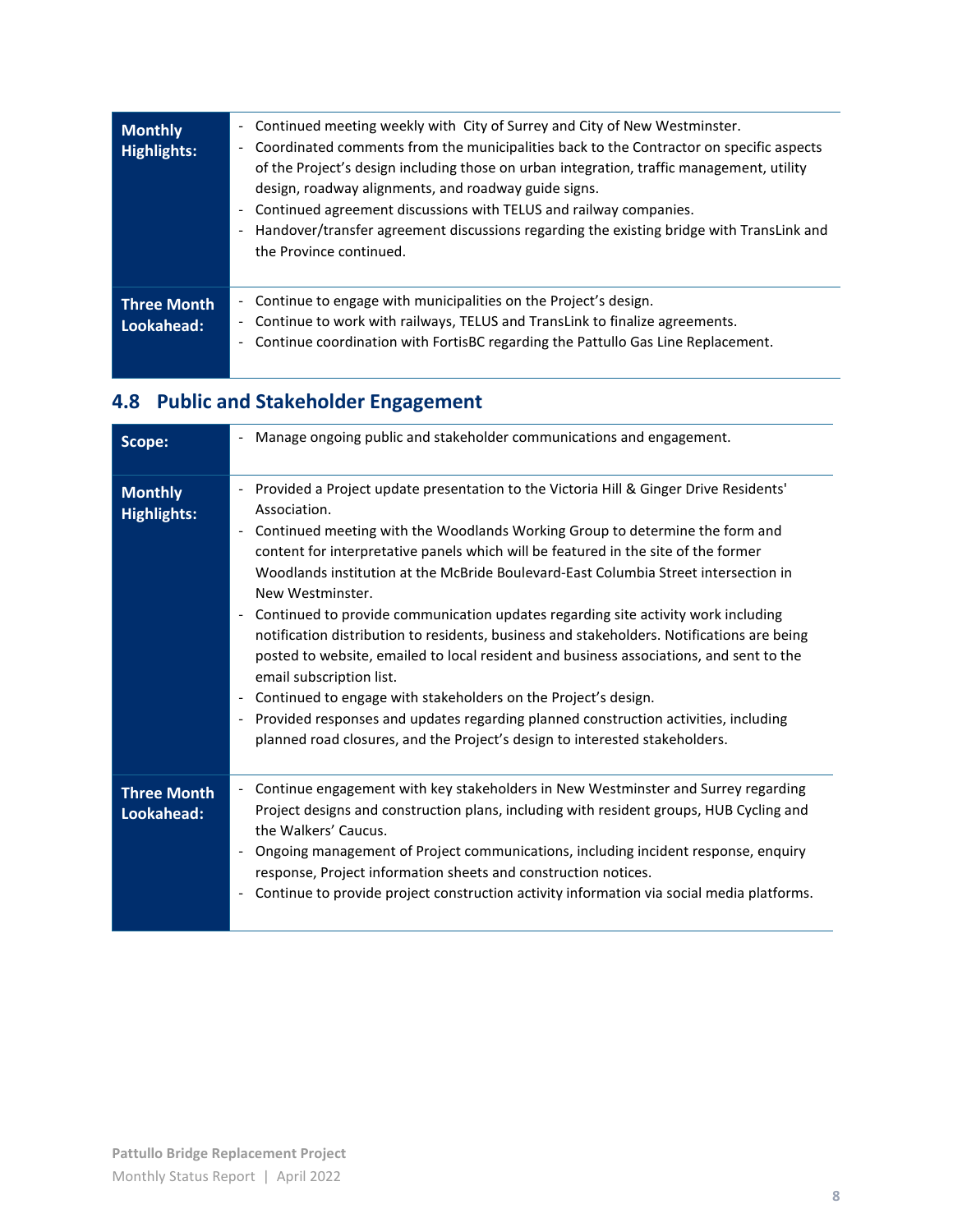#### **5. Schedule**

The following schedule depicts deliverables, milestones and associated dates and timelines for the implementation phase of the Project, as well as anticipated construction timelines.

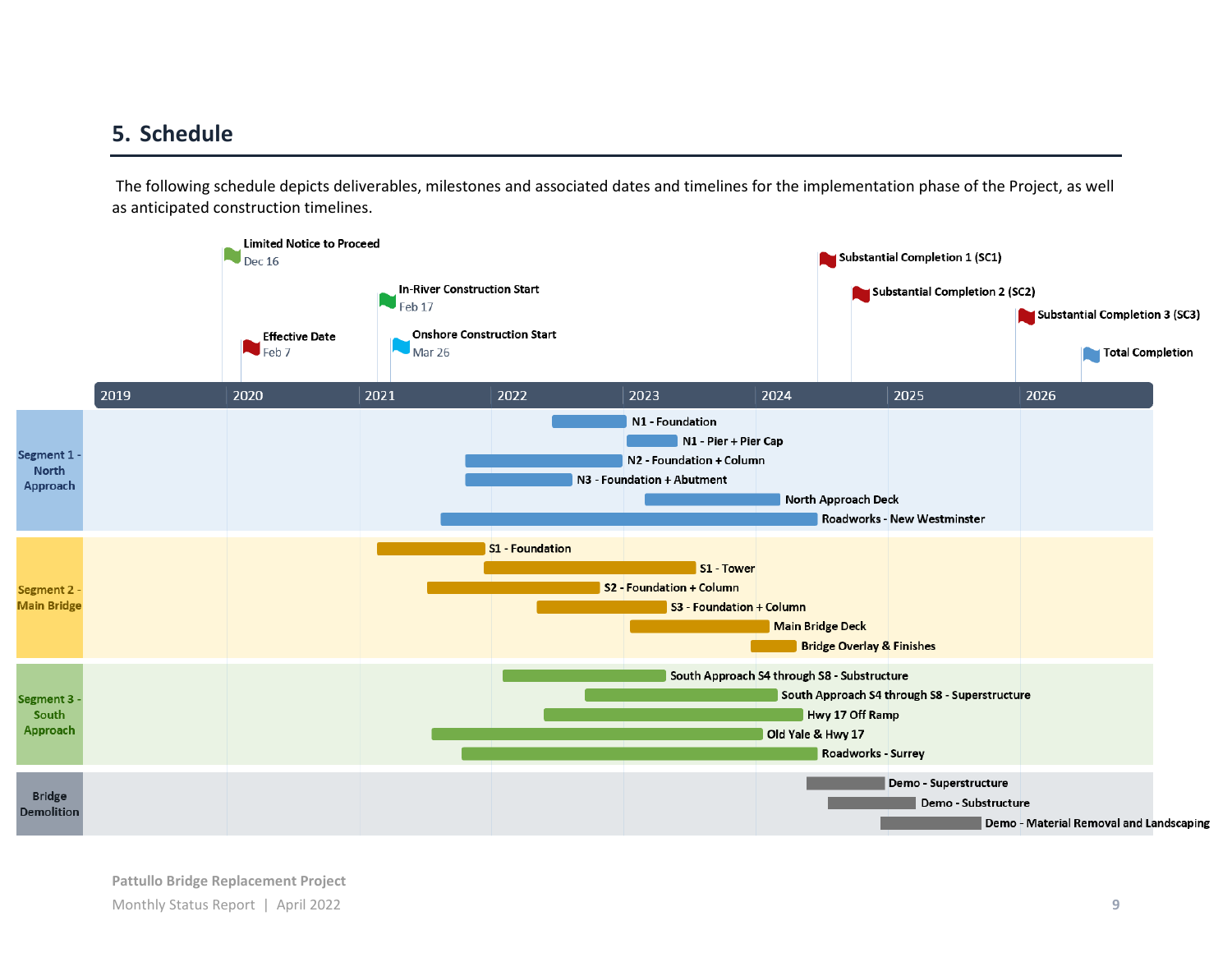# **6. Project Photos**



**FIGURE 1 – PIER S1 BRIDGE FOUNDATION – PILE CAP CONCRETE POUR**



**FIGURE 2 – PIER S1 TOWER LEG CONSTRUCTION**

**Pattullo Bridge Replacement Project** Monthly Status Report | April 2022